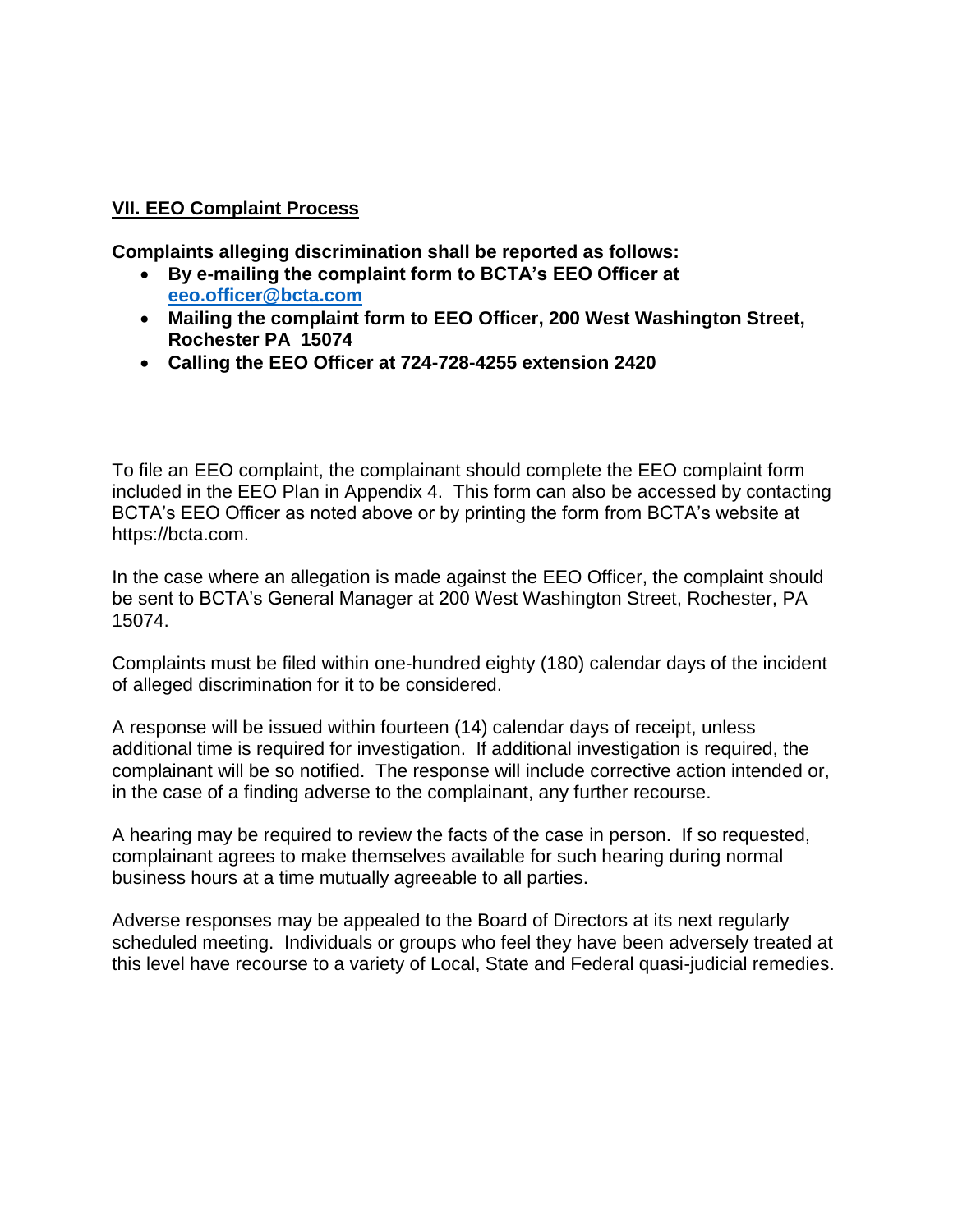## **EQUAL EMPLOYMENT OPPORTUNITY COMPLAINT FORM**

It shall be the policy of the Beaver County Transit Authority (BCTA) to practice equal opportunity with respect to all aspects of its employment practices.

Complaints alleging violations of this policy must be submitted to the attention of the EEO Officer of the BCTA within 180 calendar days of the date of incident of alleged discrimination to be considered.

Please complete all sections of this form:

|                             | Daytime Telephone: __________________________           |                                                                                  |
|-----------------------------|---------------------------------------------------------|----------------------------------------------------------------------------------|
|                             |                                                         | Are you a current or past employee of the BCTA? [] Yes [] No                     |
| months? [] Yes [] No        |                                                         | If no, have you applied for employment with the BCTA within the past twelve (12) |
|                             | Under what grouping are you classifying this complaint? |                                                                                  |
|                             | [] Race [] Color [] Creed [] National origin            | [] Sex [] Age [] Disability [] Other (Please describe): _________                |
|                             |                                                         | Under what type of employment practice are you alleging discrimination?          |
|                             |                                                         | [] Selection for Employment (Hiring) [] Promotion or Demotion                    |
|                             |                                                         | [] Discharge/Termination of Employment [] Disciplinary Action                    |
|                             | [] Compensation/Annual Review Action [] Layoff          |                                                                                  |
| [] Other (Please describe): |                                                         | [] Benefit Award or Administration [] Training Opportunity                       |

**Has this issue been reviewed in any other forum (ie: Union Grievance Procedure, etc.)?**

**[ ] Yes, Please describe: \_\_\_\_\_\_\_\_\_\_\_\_\_\_\_\_\_\_\_\_\_\_\_\_\_\_\_\_\_\_\_\_\_\_\_\_ [ ] No**

**Signed: \_\_\_\_\_\_\_\_\_\_\_\_\_\_\_\_\_\_\_\_\_\_\_\_\_\_\_\_\_\_\_\_\_ Date: \_\_\_\_\_\_\_\_\_\_\_\_\_\_\_\_\_**

| M<br>۰.<br>۰.<br>٧ |
|--------------------|
|                    |